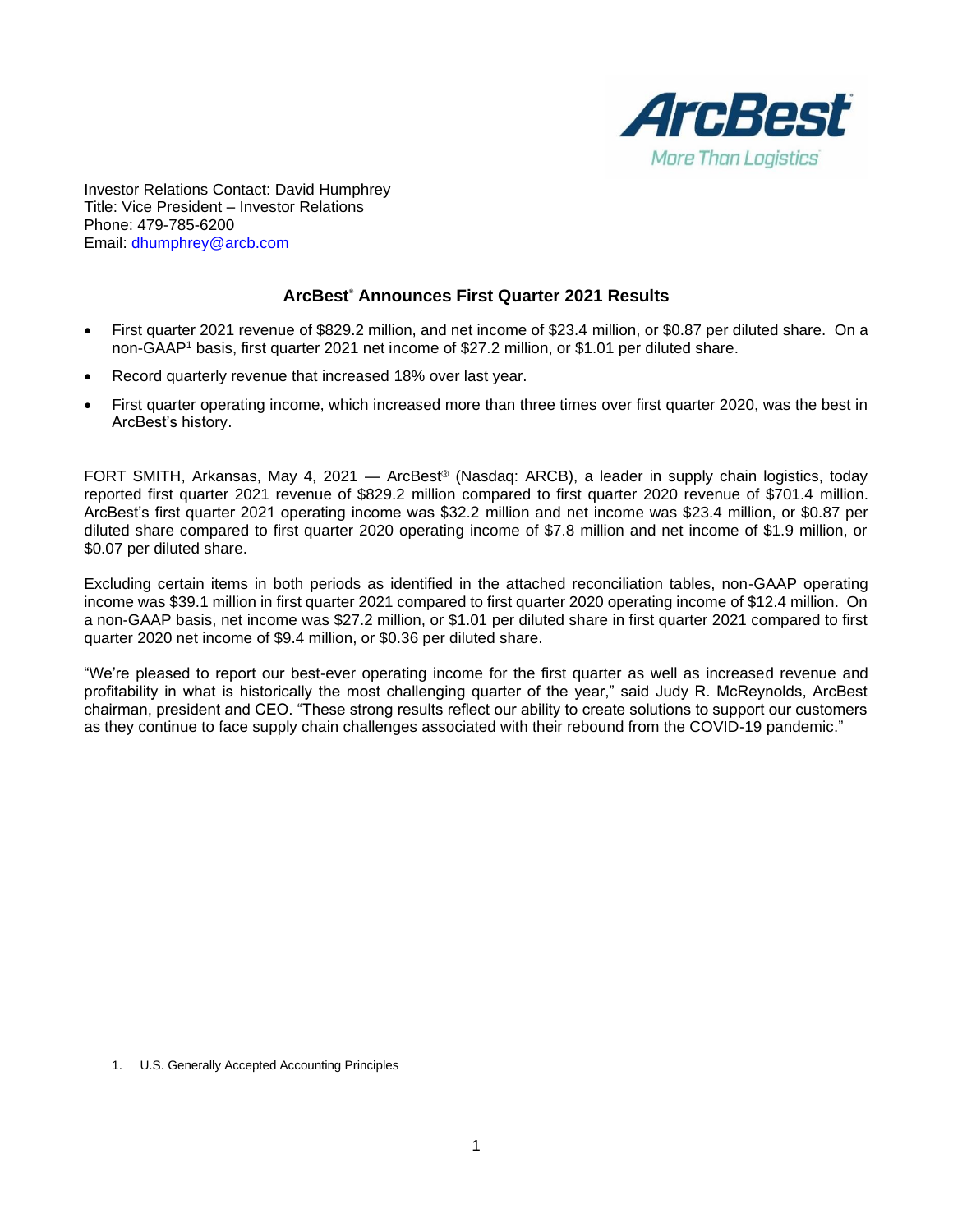## **First Quarter Results of Operations Comparisons**

## **Asset-Based**

First Quarter 2021 Versus First Quarter 2020

- Revenue of \$556.3 million compared to \$515.7 million, a per-day increase of 9.6 percent.
- Total tonnage per day increase of 1.8 percent, with a mid-single-digit percentage increase in LTL-rated tonnage partially offset by a double-digit percentage decrease in TL-rated spot shipment tonnage moving in the Asset-Based network.
- Total shipments per day increase of 2.6 percent including a 3.0 percent increase in LTL-rated shipments per day and an increase of 2.6 percent in LTL-rated weight per shipment which was positively impacted by first quarter freight mix changes.
- Total billed revenue per hundredweight increased 8.8 percent and was negatively impacted by lower fuel surcharges. Revenue per hundredweight on LTL-rated business, excluding fuel surcharge, improved by a percentage in the mid-single digits.
- Operating income of \$30.1 million and an operating ratio of 94.6 percent compared to the prior year quarter operating income of \$13.2 million and an operating ratio of 97.4 percent. On a non-GAAP basis, operating income of \$36.9 million and an operating ratio of 93.4 percent compared to the prior year quarter operating income of \$17.8 million and an operating ratio of 96.5 percent.

As shippers are experiencing improving trends in their businesses, greater demand for ArcBest's Asset-Based services resulted in increased first quarter revenue and higher profitability. Shipment and tonnage growth during the quarter was also positively impacted by unseasonal strength in the housing market associated with a shift in buyer demand due to the pandemic. In response to customer requirements, more local and linehaul purchased transportation was used to supplement the Asset-Based network, and thus these costs increased as a percent of total revenue. Despite challenges from adverse weather in February, overall freight handling productivity in the quarter improved compared to the prior year. Utilization of previously implemented network optimization technologies positively contributed to cost efficiencies and improved profits. ArcBest's on-going yield management initiatives, combined with the continuing strong, rational marketplace pricing environment, were significant contributors to the improved operating income. Gains on the sale of assets were higher due to the previously disclosed sale of an unutilized property, and totaled \$8.7 million in first quarter 2021 compared to \$2.2 million in first quarter 2020.

# **Asset-Light**‡

First Quarter 2021 Versus First Quarter 2020

- Revenue of \$311.5 million compared to \$217.2 million, a per-day increase of 45.7 percent.
- Operating income of \$9.3 million compared to an operating loss of \$0.4 million.
- Adjusted earnings before interest, taxes, depreciation and amortization ("Adjusted EBITDA") of \$12.1 million compared to Adjusted EBITDA of \$2.5 million.

Strong first quarter revenue growth in the Asset-Light ArcBest segment resulted from the positive impacts of continuing strength in customer demand combined with higher rates driven by limited availability of equipment capacity in the marketplace. During the first quarter, all ArcBest asset-light service offerings experienced solid growth and improved demand. Customers' growing need for comprehensive, managed logistics solutions continued to positively contribute to improved financial results. The benefits of ArcBest's strong relationships with carrier partners enhanced the ability to effectively serve customers, though the rising cost of equipment capacity pressured margins. The utilization of internally developed technologies, that improves the efficiency of matching customer needs with available capacity resources, is positively contributing to improved cost efficiencies on the strong revenue and shipment growth and enables a superior customer experience.

At FleetNet, increases in roadside events contributed to higher total revenue and first quarter operating income was comparable with the previous year period.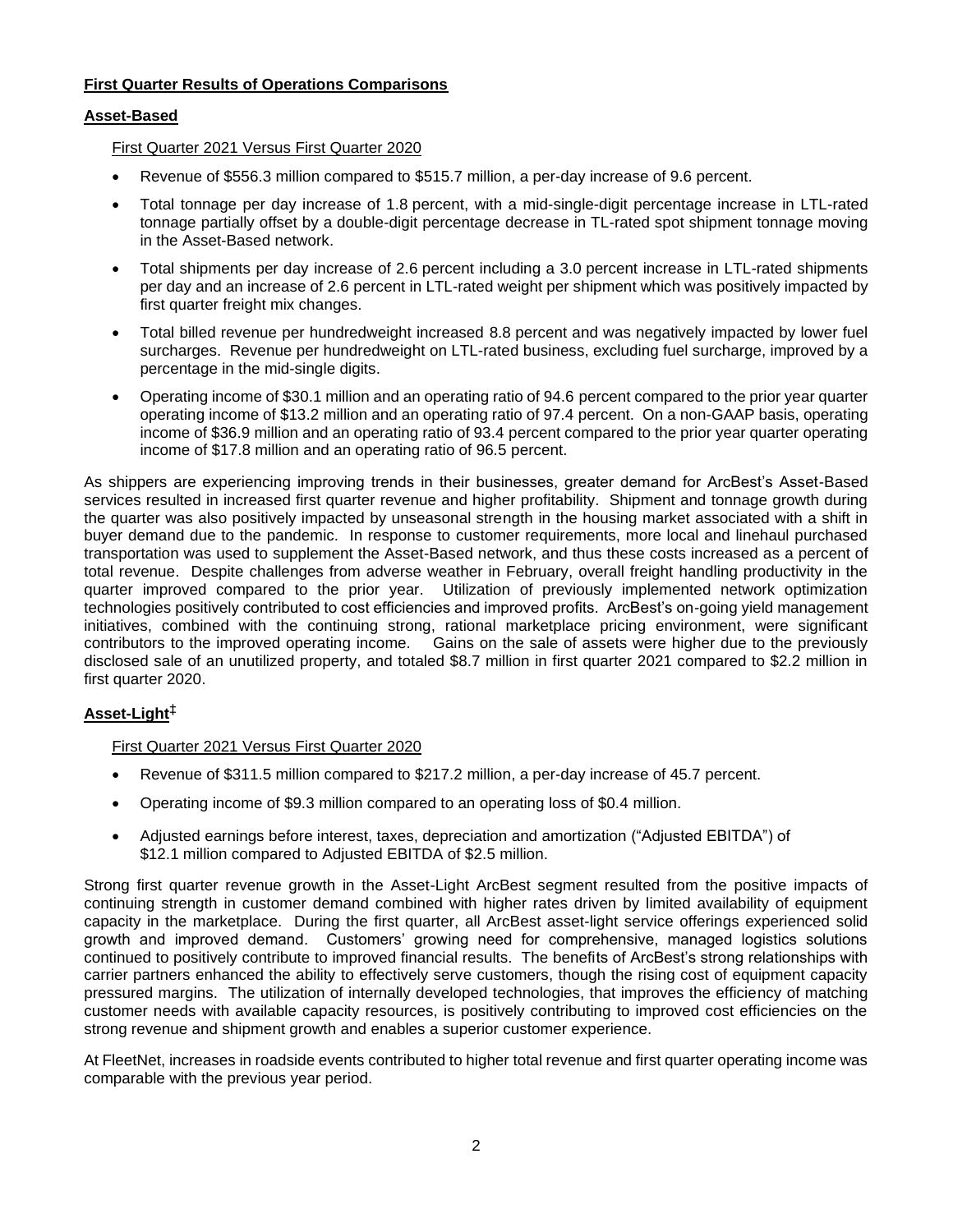## **Closing Comments**

"We are experiencing a strong start to 2021 and I'm proud of the work our leaders and employees are doing on behalf of our customers as their businesses normalize," McReynolds said. "Providing assured capacity is a shared mindset of employees across our organization."

### **NOTE**

‡ - The ArcBest and FleetNet reportable segments, combined, represent Asset-Light operations.

## **Conference Call**

ArcBest will host a conference call with company executives to discuss the 2021 first quarter results. The call will be today, Tuesday, May 4, at 9:30 a.m. EDT (8:30 a.m. CDT). Interested parties are invited to listen by calling (800) 682-8539. Following the call, a recorded playback will be available through the end of the day on June 15, 2021. To listen to the playback, dial (800) 633-8284 or (402) 977-9140 (for international callers). The conference call ID for the playback is 21992915. The conference call and playback can also be accessed, through June 15, 2021, on ArcBest's website at [arcb.com](http://www.arcb.com/).

## **About ArcBest**

ArcBest<sup>®</sup> (Nasdaq: ARCB) is a leading logistics company with creative problem solvers who deliver innovative solutions for our customers' supply chain needs. We'll find a way to deliver knowledge, expertise and a can-do attitude with every shipment and supply chain solution, household move or vehicle repair. At ArcBest, we're More Than Logistics<sup>®</sup>. For more information, visit **arcb.com**.

**The following is a "safe harbor" statement under the Private Securities Litigation Reform Act of 1995:** Certain statements and information in this press release concerning results for the three months ended March 31, 2021 may constitute "forwardlooking statements" within the meaning of the Private Securities Litigation Reform Act of 1995. Terms such as "anticipate," "believe," "could," "estimate," "expect," "forecast," "foresee," "intend," "may," "plan," "predict," "project," "scheduled," "should," "would," and similar expressions and the negatives of such terms are intended to identify forward-looking statements. These statements are based on management's beliefs, assumptions, and expectations based on currently available information, are not guarantees of future performance, and involve certain risks and uncertainties (some of which are beyond our control). Although we believe that the expectations reflected in these forward-looking statements are reasonable as and when made, we cannot provide assurance that our expectations will prove to be correct. Actual outcomes and results could materially differ from what is expressed, implied, or forecasted in these statements due to a number of factors, including, but not limited to: widespread outbreak of an illness or disease, including the COVID-19 pandemic and its effects, or any other public health crisis, as well as regulatory measures implemented in response to such events; external events which may adversely affect us or the third parties who provide services for us, for which our business continuity plans may not adequately prepare us; a failure of our information systems, including disruptions or failures of services essential to our operations or upon which our information technology platforms rely, data breach, and/or cybersecurity incidents; interruption or failure of third-party software or information technology systems or licenses; untimely or ineffective development and implementation of, or failure to realize potential benefits associated with, new or enhanced technology or processes, including the pilot test program at ABF Freight; the loss or reduction of business from large customers; the ability to manage our cost structure, and the timing and performance of growth initiatives; maintaining our corporate reputation and intellectual property rights; competitive initiatives and pricing pressures; increased prices for and decreased availability of new revenue equipment, decreases in value of used revenue equipment, and higher costs of equipment-related operating expenses such as maintenance, fuel, and related taxes; availability of fuel, the effect of volatility in fuel prices and the associated changes in fuel surcharges on securing increases in base freight rates, and the inability to collect fuel surcharges; relationships with employees, including unions, and our ability to attract, retain, and develop employees; unfavorable terms of, or the inability to reach agreement on, future collective bargaining agreements or a workforce stoppage by our employees covered under ABF Freight's collective bargaining agreement; union employee wages and benefits, including changes in required contributions to multiemployer plans; availability and cost of reliable third-party services; our ability to secure independent owner operators and/or operational or regulatory issues related to our use of their services; litigation or claims asserted against us; governmental regulations; environmental laws and regulations, including emissions-control regulations; default on covenants of financing arrangements and the availability and terms of future financing arrangements; self-insurance claims and insurance premium costs; potential impairment of goodwill and intangible assets; general economic conditions and related shifts in market demand that impact the performance and needs of industries we serve and/or limit our customers' access to adequate financial resources; seasonal fluctuations and adverse weather conditions; and other financial, operational, and legal risks and uncertainties detailed from time to time in ArcBest Corporation's public filings with the Securities and Exchange Commission (the "SEC").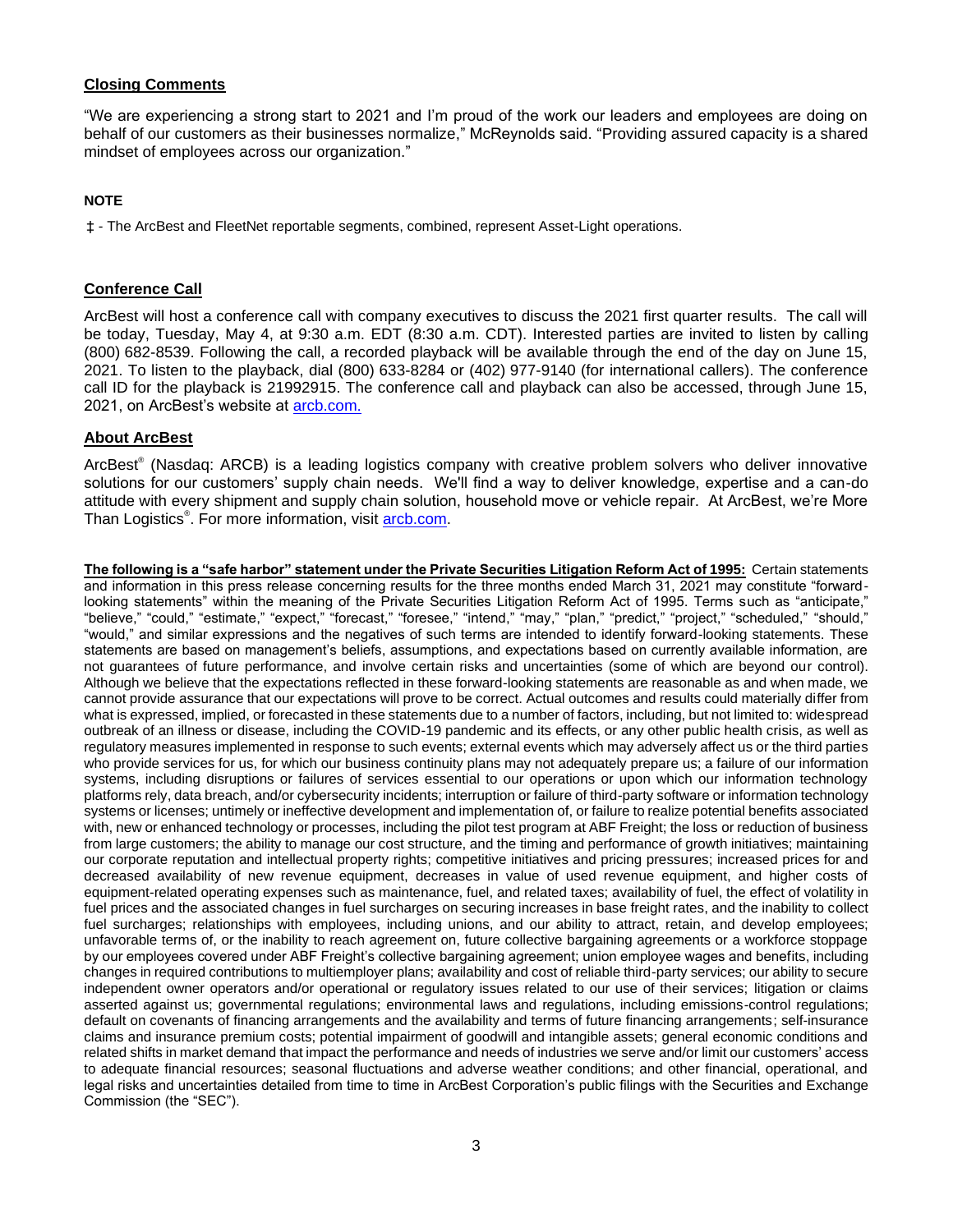For additional information regarding known material factors that could cause our actual results to differ from our projected results, please see our filings with the SEC, including our Annual Report on Form 10-K, Quarterly Reports on Form 10-Q, and Current Reports on Form 8-K.

Readers are cautioned not to place undue reliance on forward-looking statements, which speak only as of the date hereof. We undertake no obligation to publicly update or revise any forward-looking statements after the date they are made, whether as a result of new information, future events, or otherwise.

#### **Financial Data and Operating Statistics**

The following tables show financial data and operating statistics on ArcBest $\degree$  and its reportable segments.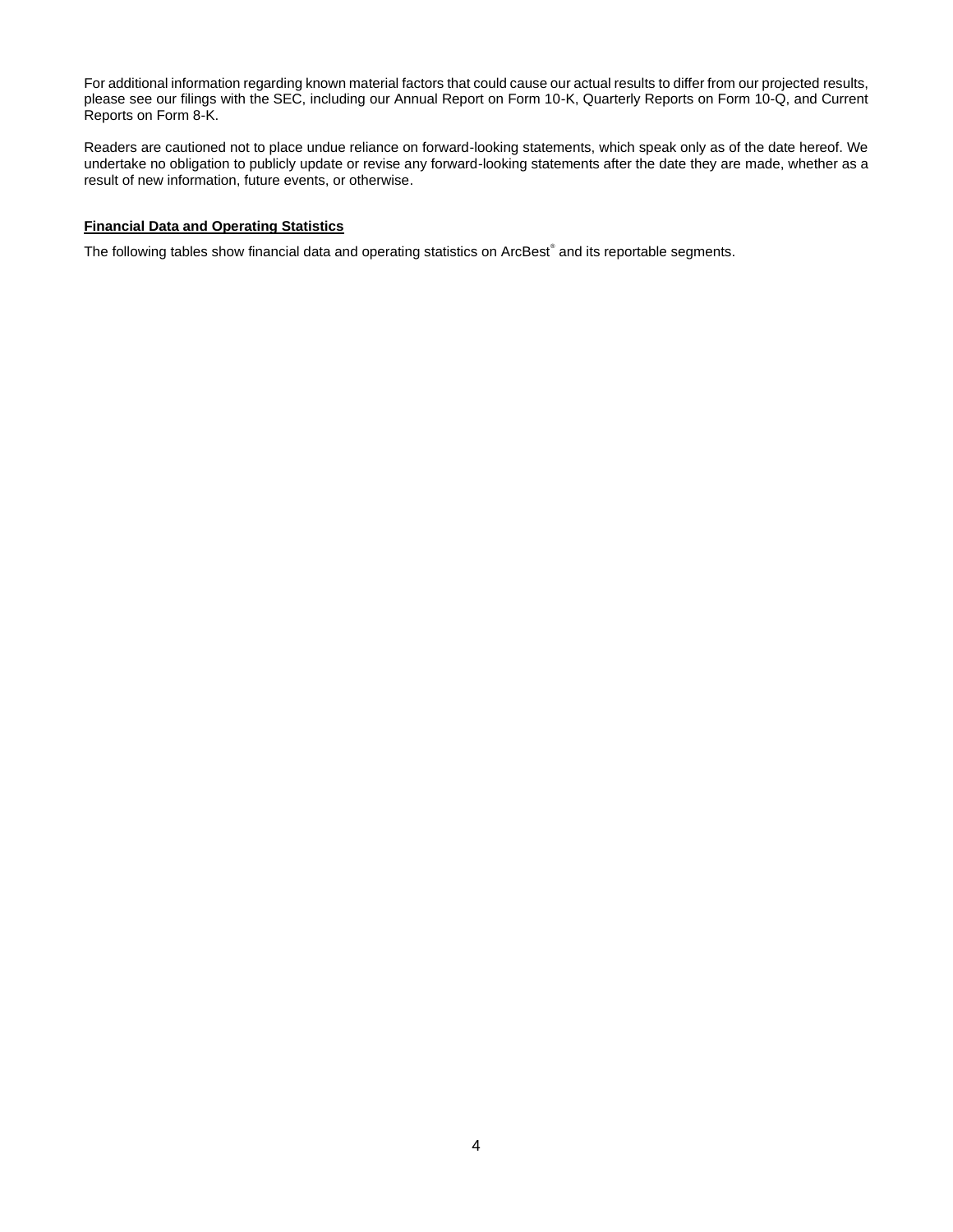# **ARCBEST CORPORATION CONSOLIDATED STATEMENTS OF OPERATIONS**

| 2021<br>2020<br>(Unaudited)<br>(\$ thousands, except share and per share data)<br>829,213<br>$\mathfrak{L}$<br><b>REVENUES</b><br>701.399<br>\$<br><b>OPERATING EXPENSES</b><br>797,022<br>693,580<br><b>OPERATING INCOME</b><br>32,191<br>7,819<br><b>OTHER INCOME (COSTS)</b><br>Interest and dividend income<br>392<br>1,375<br>Interest and other related financing costs<br>(2, 428)<br>(2, 947)<br>1,192<br>Other, net<br>(3,862)<br>(844)<br>(5, 434)<br><b>INCOME BEFORE INCOME TAXES</b><br>31,347<br>2,385<br><b>INCOME TAX PROVISION</b><br>483<br>7,986<br><b>NET INCOME</b><br>23,361<br>1,902<br>\$<br>\$<br><b>EARNINGS PER COMMON SHARE</b><br>\$<br>\$<br>0.92<br>0.07<br>Basic<br>\$<br>\$<br><b>Diluted</b><br>0.87<br>0.07<br><b>AVERAGE COMMON SHARES OUTSTANDING</b><br>25,454,921<br>25,390,377<br>Basic<br><b>Diluted</b><br>26,930,402<br>26,246,800 |                                                 | <b>Three Months Ended</b><br>March 31 |      |    |      |  |
|-------------------------------------------------------------------------------------------------------------------------------------------------------------------------------------------------------------------------------------------------------------------------------------------------------------------------------------------------------------------------------------------------------------------------------------------------------------------------------------------------------------------------------------------------------------------------------------------------------------------------------------------------------------------------------------------------------------------------------------------------------------------------------------------------------------------------------------------------------------------------------|-------------------------------------------------|---------------------------------------|------|----|------|--|
|                                                                                                                                                                                                                                                                                                                                                                                                                                                                                                                                                                                                                                                                                                                                                                                                                                                                               |                                                 |                                       |      |    |      |  |
|                                                                                                                                                                                                                                                                                                                                                                                                                                                                                                                                                                                                                                                                                                                                                                                                                                                                               |                                                 |                                       |      |    |      |  |
|                                                                                                                                                                                                                                                                                                                                                                                                                                                                                                                                                                                                                                                                                                                                                                                                                                                                               |                                                 |                                       |      |    |      |  |
|                                                                                                                                                                                                                                                                                                                                                                                                                                                                                                                                                                                                                                                                                                                                                                                                                                                                               |                                                 |                                       |      |    |      |  |
|                                                                                                                                                                                                                                                                                                                                                                                                                                                                                                                                                                                                                                                                                                                                                                                                                                                                               |                                                 |                                       |      |    |      |  |
|                                                                                                                                                                                                                                                                                                                                                                                                                                                                                                                                                                                                                                                                                                                                                                                                                                                                               |                                                 |                                       |      |    |      |  |
|                                                                                                                                                                                                                                                                                                                                                                                                                                                                                                                                                                                                                                                                                                                                                                                                                                                                               |                                                 |                                       |      |    |      |  |
|                                                                                                                                                                                                                                                                                                                                                                                                                                                                                                                                                                                                                                                                                                                                                                                                                                                                               |                                                 |                                       |      |    |      |  |
|                                                                                                                                                                                                                                                                                                                                                                                                                                                                                                                                                                                                                                                                                                                                                                                                                                                                               |                                                 |                                       |      |    |      |  |
|                                                                                                                                                                                                                                                                                                                                                                                                                                                                                                                                                                                                                                                                                                                                                                                                                                                                               |                                                 |                                       |      |    |      |  |
|                                                                                                                                                                                                                                                                                                                                                                                                                                                                                                                                                                                                                                                                                                                                                                                                                                                                               |                                                 |                                       |      |    |      |  |
|                                                                                                                                                                                                                                                                                                                                                                                                                                                                                                                                                                                                                                                                                                                                                                                                                                                                               |                                                 |                                       |      |    |      |  |
|                                                                                                                                                                                                                                                                                                                                                                                                                                                                                                                                                                                                                                                                                                                                                                                                                                                                               |                                                 |                                       |      |    |      |  |
|                                                                                                                                                                                                                                                                                                                                                                                                                                                                                                                                                                                                                                                                                                                                                                                                                                                                               |                                                 |                                       |      |    |      |  |
|                                                                                                                                                                                                                                                                                                                                                                                                                                                                                                                                                                                                                                                                                                                                                                                                                                                                               |                                                 |                                       |      |    |      |  |
|                                                                                                                                                                                                                                                                                                                                                                                                                                                                                                                                                                                                                                                                                                                                                                                                                                                                               |                                                 |                                       |      |    |      |  |
|                                                                                                                                                                                                                                                                                                                                                                                                                                                                                                                                                                                                                                                                                                                                                                                                                                                                               |                                                 |                                       |      |    |      |  |
|                                                                                                                                                                                                                                                                                                                                                                                                                                                                                                                                                                                                                                                                                                                                                                                                                                                                               |                                                 |                                       |      |    |      |  |
|                                                                                                                                                                                                                                                                                                                                                                                                                                                                                                                                                                                                                                                                                                                                                                                                                                                                               |                                                 |                                       |      |    |      |  |
|                                                                                                                                                                                                                                                                                                                                                                                                                                                                                                                                                                                                                                                                                                                                                                                                                                                                               |                                                 |                                       |      |    |      |  |
|                                                                                                                                                                                                                                                                                                                                                                                                                                                                                                                                                                                                                                                                                                                                                                                                                                                                               |                                                 |                                       |      |    |      |  |
|                                                                                                                                                                                                                                                                                                                                                                                                                                                                                                                                                                                                                                                                                                                                                                                                                                                                               |                                                 |                                       |      |    |      |  |
|                                                                                                                                                                                                                                                                                                                                                                                                                                                                                                                                                                                                                                                                                                                                                                                                                                                                               |                                                 |                                       |      |    |      |  |
|                                                                                                                                                                                                                                                                                                                                                                                                                                                                                                                                                                                                                                                                                                                                                                                                                                                                               | <b>CASH DIVIDENDS DECLARED PER COMMON SHARE</b> | \$                                    | 0.08 | \$ | 0.08 |  |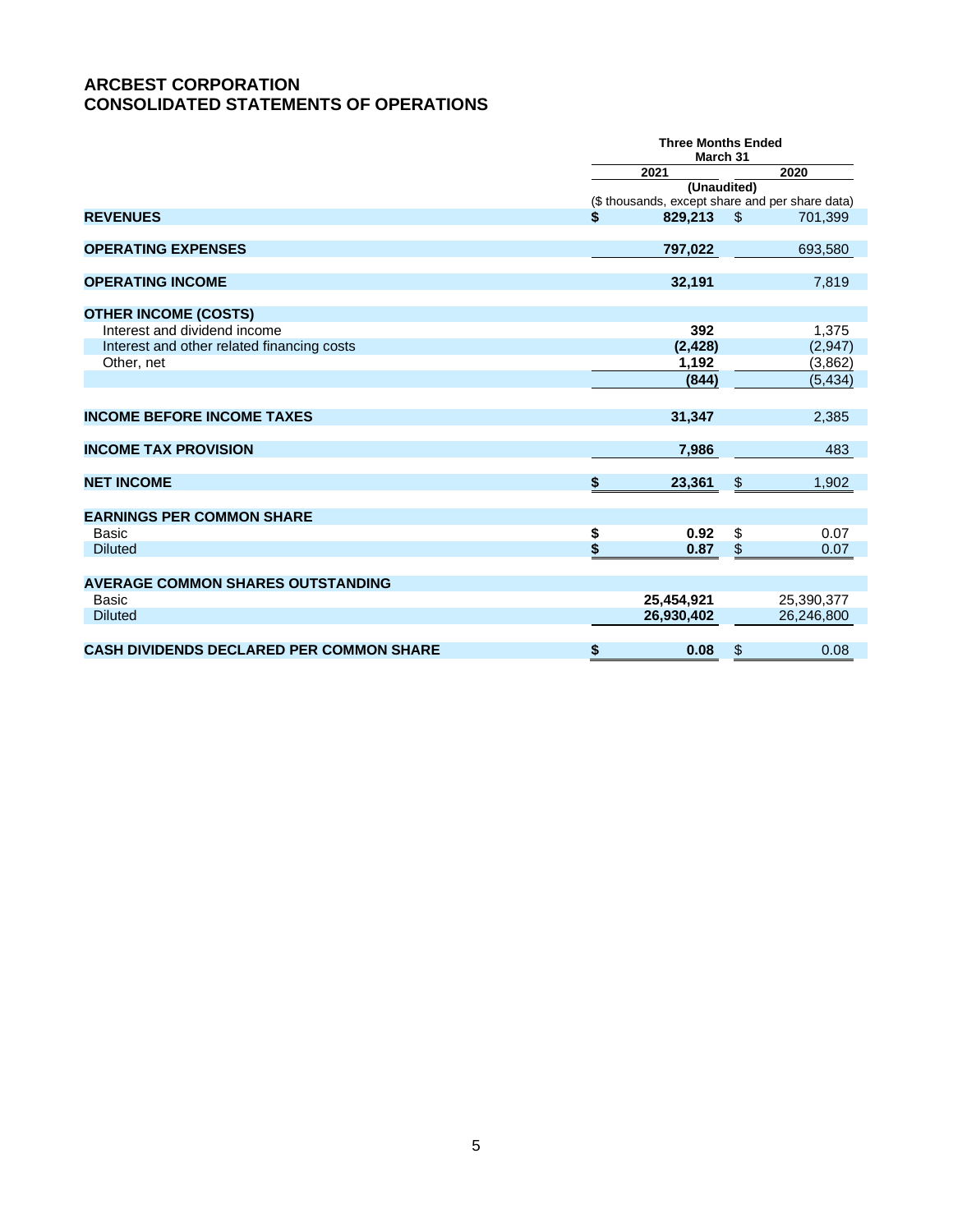# **ARCBEST CORPORATION CONSOLIDATED BALANCE SHEETS**

|                                                                         | March 31<br>2021                  |                | December 31<br>2020 |
|-------------------------------------------------------------------------|-----------------------------------|----------------|---------------------|
|                                                                         | (Unaudited)                       |                | <b>Note</b>         |
|                                                                         | (\$ thousands, except share data) |                |                     |
| <b>ASSETS</b>                                                           |                                   |                |                     |
| <b>CURRENT ASSETS</b>                                                   |                                   |                |                     |
| Cash and cash equivalents                                               | \$<br>301,542                     | $\mathfrak{S}$ | 303,954             |
| Short-term investments                                                  | 59,316                            |                | 65,408              |
| Accounts receivable, less allowances (2021 - \$7,736; 2020 - \$7,851)   | 344,242                           |                | 320,870             |
| Other accounts receivable, less allowances (2021 - \$662; 2020 - \$660) | 13,766                            |                | 14,343              |
| Prepaid expenses                                                        | 40,356                            |                | 37,774              |
| Prepaid and refundable income taxes                                     | 4,604                             |                | 11,397              |
| Other                                                                   | 4,893                             |                | 4,422               |
| <b>TOTAL CURRENT ASSETS</b>                                             | 768,719                           |                | 758,168             |
| PROPERTY, PLANT AND EQUIPMENT                                           |                                   |                |                     |
| Land and structures                                                     | 344,282                           |                | 342,178             |
| Revenue equipment                                                       | 914,140                           |                | 916,760             |
| Service, office, and other equipment                                    | 235,727                           |                | 233,810             |
| Software                                                                | 169,004                           |                | 163,193             |
| Leasehold improvements                                                  | 15,534                            |                | 15,156              |
|                                                                         | 1,678,687                         |                | 1,671,097           |
| Less allowances for depreciation and amortization                       | 1,015,989                         |                | 992,407             |
|                                                                         | 662,698                           |                | 678,690             |
| <b>GOODWILL</b>                                                         | 88,320                            |                | 88,320              |
| <b>INTANGIBLE ASSETS, NET</b>                                           | 54,028                            |                | 54,981              |
| <b>OPERATING RIGHT-OF-USE ASSETS</b>                                    | 111,412                           |                | 115,195             |
| <b>DEFERRED INCOME TAXES</b>                                            | 6,289                             |                | 6,158               |
| <b>OTHER LONG-TERM ASSETS</b>                                           | 76,549                            |                | 77,496              |
|                                                                         | \$<br>1,768,015                   | \$             | 1,779,008           |
|                                                                         |                                   |                |                     |
| <b>LIABILITIES AND STOCKHOLDERS' EQUITY</b>                             |                                   |                |                     |
| <b>CURRENT LIABILITIES</b>                                              |                                   |                |                     |
| Accounts payable                                                        | \$<br>177,885                     | \$             | 170,898             |
| Income taxes payable                                                    |                                   |                | 316                 |
| Accrued expenses                                                        | 235,161                           |                | 246,746             |
| Current portion of long-term debt                                       | 66,064                            |                | 67,105              |
| Current portion of operating lease liabilities                          | 21,632                            |                | 21,482              |
| <b>TOTAL CURRENT LIABILITIES</b>                                        | 500,742                           |                | 506,547             |
| <b>LONG-TERM DEBT, less current portion</b>                             | 200,773                           |                | 217,119             |
| <b>OPERATING LEASE LIABILITIES, less current portion</b>                | 94,473                            |                | 97,839              |
| <b>POSTRETIREMENT LIABILITIES, less current portion</b>                 | 18,518                            |                | 18,555              |
| <b>OTHER LONG-TERM LIABILITIES</b>                                      | 33,992                            |                | 37,948              |
| <b>DEFERRED INCOME TAXES</b>                                            | 67,608                            |                | 72,407              |
|                                                                         |                                   |                |                     |
| <b>STOCKHOLDERS' EQUITY</b>                                             |                                   |                |                     |
| Common stock, \$0.01 par value, authorized 70,000,000 shares;           |                                   |                |                     |
| issued 2021: 29,057,374 shares; 2020: 29,045,309 shares                 | 291                               |                | 290                 |
| Additional paid-in capital                                              | 344,542                           |                | 342,354             |
| Retained earnings                                                       | 617,256                           |                | 595,932             |
| Treasury stock, at cost, 2021: 3,671,861 shares; 2020: 3,656,938 shares | (112, 174)                        |                | (111, 173)          |
| Accumulated other comprehensive income                                  | 1,994                             |                | 1,190               |
| <b>TOTAL STOCKHOLDERS' EQUITY</b>                                       | 851,909                           |                | 828,593             |
|                                                                         | \$<br>1,768,015                   | \$             | 1,779,008           |

Note: The balance sheet at December 31, 2020 has been derived from the audited financial statements at that date but does not include all of the information and footnotes required by generally accepted accounting principles for complete financial statements.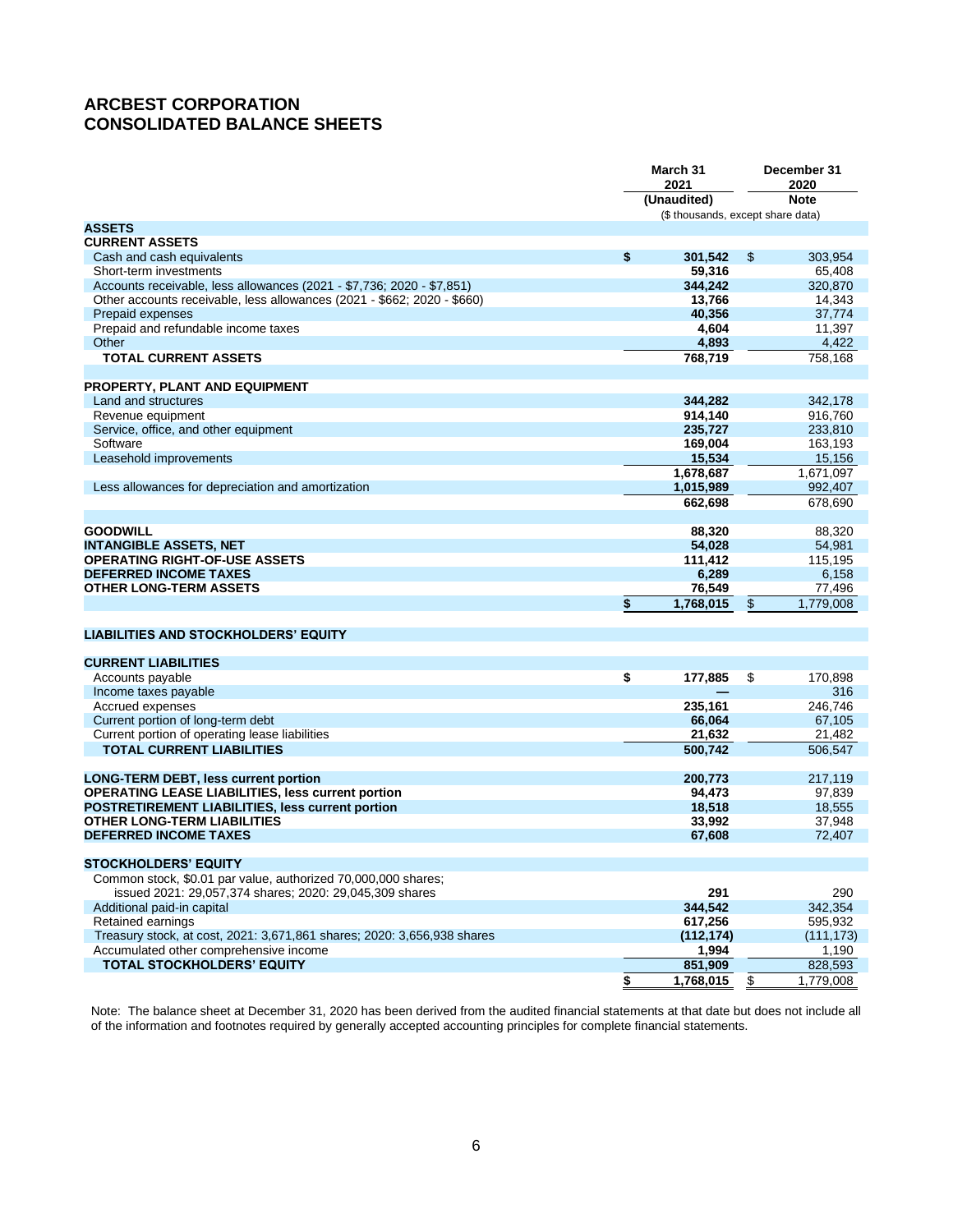# **ARCBEST CORPORATION CONSOLIDATED STATEMENTS OF CASH FLOWS**

|                                                                                   | <b>Three Months Ended</b><br>March 31 |                      |    |           |
|-----------------------------------------------------------------------------------|---------------------------------------|----------------------|----|-----------|
|                                                                                   |                                       | 2021                 |    | 2020      |
|                                                                                   |                                       | <b>Unaudited</b>     |    |           |
| <b>OPERATING ACTIVITIES</b>                                                       |                                       | (\$ thousands)       |    |           |
| Net income                                                                        | \$                                    | 23,361               | \$ | 1,902     |
| Adjustments to reconcile net income to net cash provided by operating activities: |                                       |                      |    |           |
| Depreciation and amortization                                                     |                                       | 29,387               |    | 28,032    |
| Amortization of intangibles                                                       |                                       | 967                  |    | 981       |
| Pension settlement expense                                                        |                                       |                      |    | 89        |
| Share-based compensation expense                                                  |                                       | 2,354                |    | 2,181     |
| Provision for losses on accounts receivable                                       |                                       | (96)                 |    | 1,383     |
| Change in deferred income taxes                                                   |                                       | (4,998)              |    | (2, 815)  |
| Gain on sale of property and equipment                                            |                                       | (8,635)              |    | (2, 130)  |
| Changes in operating assets and liabilities:                                      |                                       |                      |    |           |
| Receivables                                                                       |                                       | (22, 568)            |    | 3,874     |
| Prepaid expenses                                                                  |                                       | (2, 582)             |    | (3, 429)  |
| Other assets                                                                      |                                       | (164)                |    | 5,800     |
| Income taxes                                                                      |                                       | 6,376                |    | 2,949     |
| Operating right-of-use assets and lease liabilities, net                          |                                       | 567                  |    | (138)     |
| Accounts payable, accrued expenses, and other liabilities                         |                                       | (1, 435)             |    | (15, 550) |
| NET CASH PROVIDED BY OPERATING ACTIVITIES                                         |                                       | 22,534               |    | 23,129    |
|                                                                                   |                                       |                      |    |           |
| <b>INVESTING ACTIVITIES</b>                                                       |                                       |                      |    |           |
| Purchases of property, plant and equipment, net of financings                     |                                       | (9,588)              |    | (6,738)   |
| Proceeds from sale of property and equipment                                      |                                       | 10,079               |    | 4,692     |
| Purchases of short-term investments                                               |                                       | (18, 130)            |    | (73, 973) |
| Proceeds from sale of short-term investments                                      |                                       | 24,418               |    | 12,210    |
| Capitalization of internally developed software                                   |                                       | (5,705)              |    | (3, 342)  |
| NET CASH PROVIDED BY (USED IN) INVESTING ACTIVITIES                               |                                       | 1,074                |    | (67, 151) |
|                                                                                   |                                       |                      |    |           |
| <b>FINANCING ACTIVITIES</b>                                                       |                                       |                      |    |           |
| Borrowings under credit facilities                                                |                                       |                      |    | 180,000   |
| Borrowings under accounts receivable securitization program                       |                                       |                      |    | 45,000    |
| Payments on long-term debt                                                        |                                       | (17, 387)            |    | (14, 598) |
| Net change in book overdrafts                                                     |                                       | (5, 434)             |    | (10, 869) |
| Payment of common stock dividends                                                 |                                       | (2,037)              |    | (2,033)   |
| Purchases of treasury stock                                                       |                                       | (1,001)              |    | (3, 162)  |
| Payments for tax withheld on share-based compensation                             |                                       | (161)                |    | (60)      |
| NET CASH PROVIDED BY (USED IN) FINANCING ACTIVITIES                               |                                       | (26, 020)            |    | 194,278   |
|                                                                                   |                                       |                      |    |           |
| NET INCREASE (DECREASE) IN CASH AND CASH EQUIVALENTS                              |                                       |                      |    | 150,256   |
| Cash and cash equivalents at beginning of period                                  |                                       | (2, 412)             |    | 201,909   |
| CASH AND CASH EQUIVALENTS AT END OF PERIOD                                        |                                       | 303,954<br>\$301,542 | \$ | 352,165   |
|                                                                                   |                                       |                      |    |           |
|                                                                                   |                                       |                      |    |           |
| <b>NONCASH INVESTING ACTIVITIES</b>                                               |                                       |                      |    |           |
| Accruals for equipment received                                                   | \$                                    | 233                  | \$ | 39        |
| Lease liabilities arising from obtaining right-of-use assets                      | \$                                    | 1,959                | \$ | 10,370    |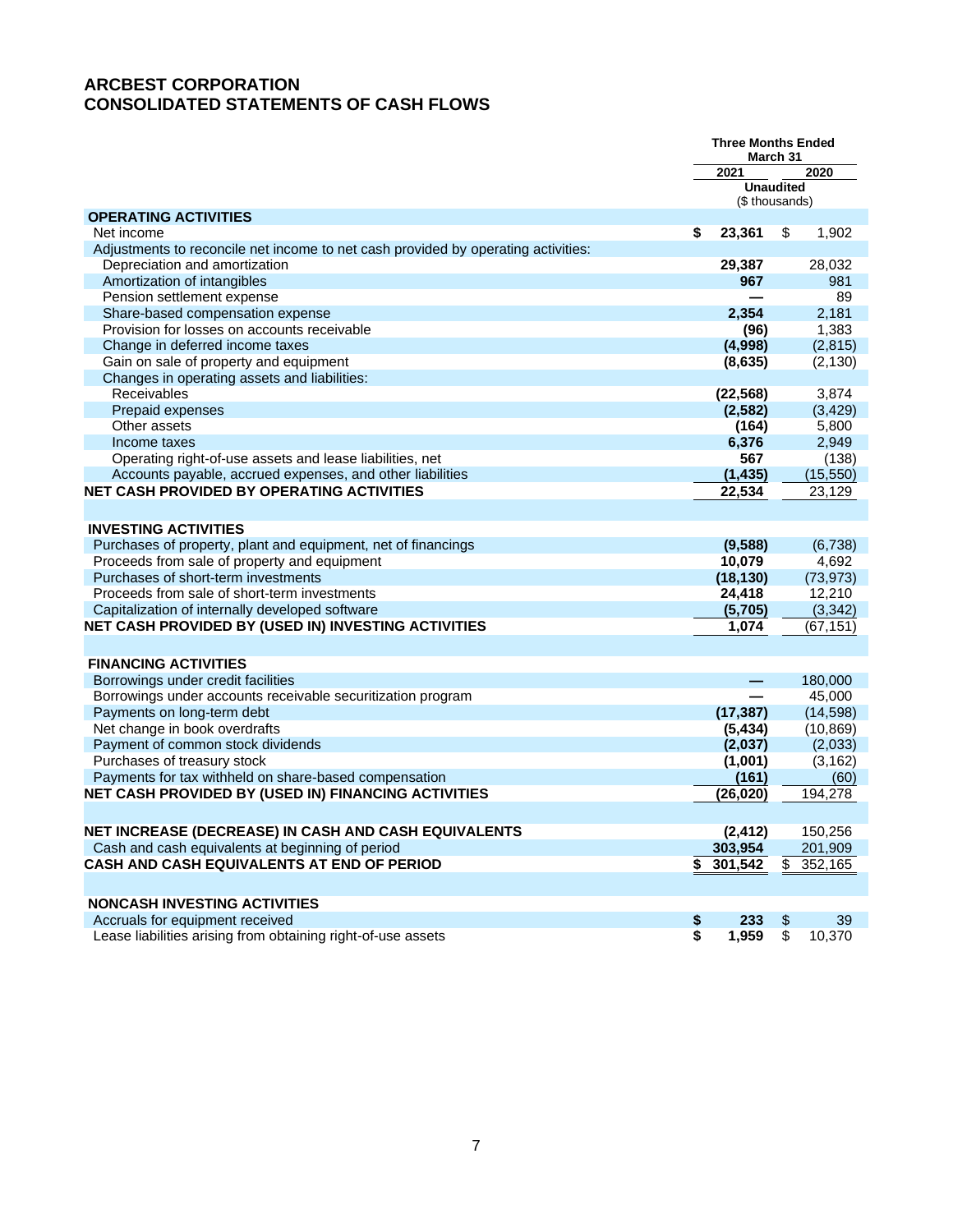## **ARCBEST CORPORATION FINANCIAL STATEMENT OPERATING SEGMENT DATA AND OPERATING RATIOS**

|                                              | <b>Three Months Ended</b><br>March 31 |                                    |                          |           |        |  |
|----------------------------------------------|---------------------------------------|------------------------------------|--------------------------|-----------|--------|--|
|                                              | 2021                                  |                                    |                          | 2020      |        |  |
|                                              |                                       | <b>Unaudited</b>                   |                          |           |        |  |
| <b>REVENUES</b>                              |                                       | (\$ thousands, except percentages) |                          |           |        |  |
| Asset-Based                                  | \$<br>556,292                         |                                    | \$                       | 515,713   |        |  |
| ArcBest                                      | 252,336                               |                                    |                          | 164,775   |        |  |
| FleetNet                                     | 59,163                                |                                    |                          | 52,439    |        |  |
| <b>Total Asset-Light</b>                     | 311,499                               |                                    |                          | 217,214   |        |  |
| Other and eliminations                       | (38, 578)                             |                                    |                          | (31, 528) |        |  |
| Total consolidated revenues                  | \$<br>829,213                         |                                    | \$                       | 701,399   |        |  |
| <b>OPERATING EXPENSES</b>                    |                                       |                                    |                          |           |        |  |
| Asset-Based                                  |                                       |                                    |                          |           |        |  |
| Salaries, wages, and benefits                | \$<br>285,694                         | 51.4 %                             | $\mathfrak{S}$           | 283,838   | 55.0 % |  |
| Fuel, supplies, and expenses                 | 60,841                                | 10.9                               |                          | 61,225    | 11.9   |  |
| Operating taxes and licenses                 | 12.248                                | 2.2                                |                          | 12.794    | 2.5    |  |
| Insurance                                    | 8,939                                 | 1.6                                |                          | 7,824     | 1.5    |  |
| Communications and utilities                 | 4,970                                 | 0.9                                |                          | 4,711     | 0.9    |  |
| Depreciation and amortization                | 23,484                                | 4.2                                |                          | 23,270    | 4.5    |  |
| Rents and purchased transportation           | 75,588                                | 13.6                               |                          | 55,770    | 10.8   |  |
| Shared services                              | 55,866                                | 10.1                               |                          | 48,885    | 9.5    |  |
| Gain on sale of property and equipment $(1)$ | (8,695)                               | (1.6)                              |                          | (2, 164)  | (0.4)  |  |
| Innovative technology costs <sup>(2)</sup>   | 6,868                                 | $1.2$                              |                          | 4,533     | 0.9    |  |
| Other                                        | 434                                   | 0.1                                |                          | 1,787     | 0.3    |  |
| <b>Total Asset-Based</b>                     | 526,237                               | 94.6 %                             |                          | 502,473   | 97.4 % |  |
| ArcBest                                      |                                       |                                    |                          |           |        |  |
| Purchased transportation                     | 210,995                               | 83.6 %                             |                          | 137,182   | 83.3 % |  |
| Supplies and expenses                        | 2.568                                 | 1.0                                |                          | 2,280     | 1.4    |  |
| Depreciation and amortization <sup>(3)</sup> | 2,386                                 | 1.0                                |                          | 2,470     | 1.5    |  |
| Shared services                              | 26,072                                | 10.3                               |                          | 21,727    | 13.2   |  |
| Other                                        | 2,050                                 | 0.8                                |                          | 2,525     | 1.5    |  |
|                                              | 244,071                               | 96.7%                              |                          | 166,184   | 100.9% |  |
| FleetNet                                     | 58,140                                | 98.3 %                             |                          | 51,399    | 98.0%  |  |
|                                              | 302,211                               |                                    |                          | 217,583   |        |  |
| <b>Total Asset-Light</b>                     |                                       |                                    |                          |           |        |  |
| Other and eliminations <sup>(4)</sup>        | (31, 426)                             |                                    |                          | (26, 476) |        |  |
| Total consolidated operating expenses        | \$<br>797,022                         | 96.1 %                             | \$                       | 693,580   | 98.9 % |  |
|                                              |                                       |                                    |                          |           |        |  |
| <b>OPERATING INCOME (LOSS)</b>               |                                       |                                    |                          |           |        |  |
| Asset-Based                                  | \$<br>30,055                          |                                    | \$                       | 13,240    |        |  |
| ArcBest                                      | 8,265                                 |                                    |                          | (1,409)   |        |  |
| FleetNet                                     | 1,023                                 |                                    |                          | 1,040     |        |  |
| <b>Total Asset-Light</b>                     | 9,288                                 |                                    |                          | (369)     |        |  |
|                                              |                                       |                                    |                          |           |        |  |
| Other and eliminations <sup>(4)</sup>        | (7, 152)                              |                                    |                          | (5,052)   |        |  |
| Total consolidated operating income          | \$<br>32,191                          |                                    | $\overline{\mathcal{E}}$ | 7,819     |        |  |

<sup>1)</sup> The three months ended March 31, 2021 includes an \$8.6 million gain on the sale of an unutilized service center property.<br><sup>2)</sup> Benresents costs associated with the freight handling pilot test program at ARE Ereight.

<sup>2)</sup> Represents costs associated with the freight handling pilot test program at ABF Freight.<br><sup>3)</sup> Depreciation and amortization consists primarily of amortization of intangibles, including

<sup>3)</sup> Depreciation and amortization consists primarily of amortization of intangibles, including customer relationships, and software associated with acquired businesses.

4) "Other and eliminations" includes corporate costs for certain unallocated shared service costs which are not attributable to any segment, additional investments to offer comprehensive transportation and logistics services across multiple operating segments, and other investments in ArcBest technology and innovations, including innovative technology costs.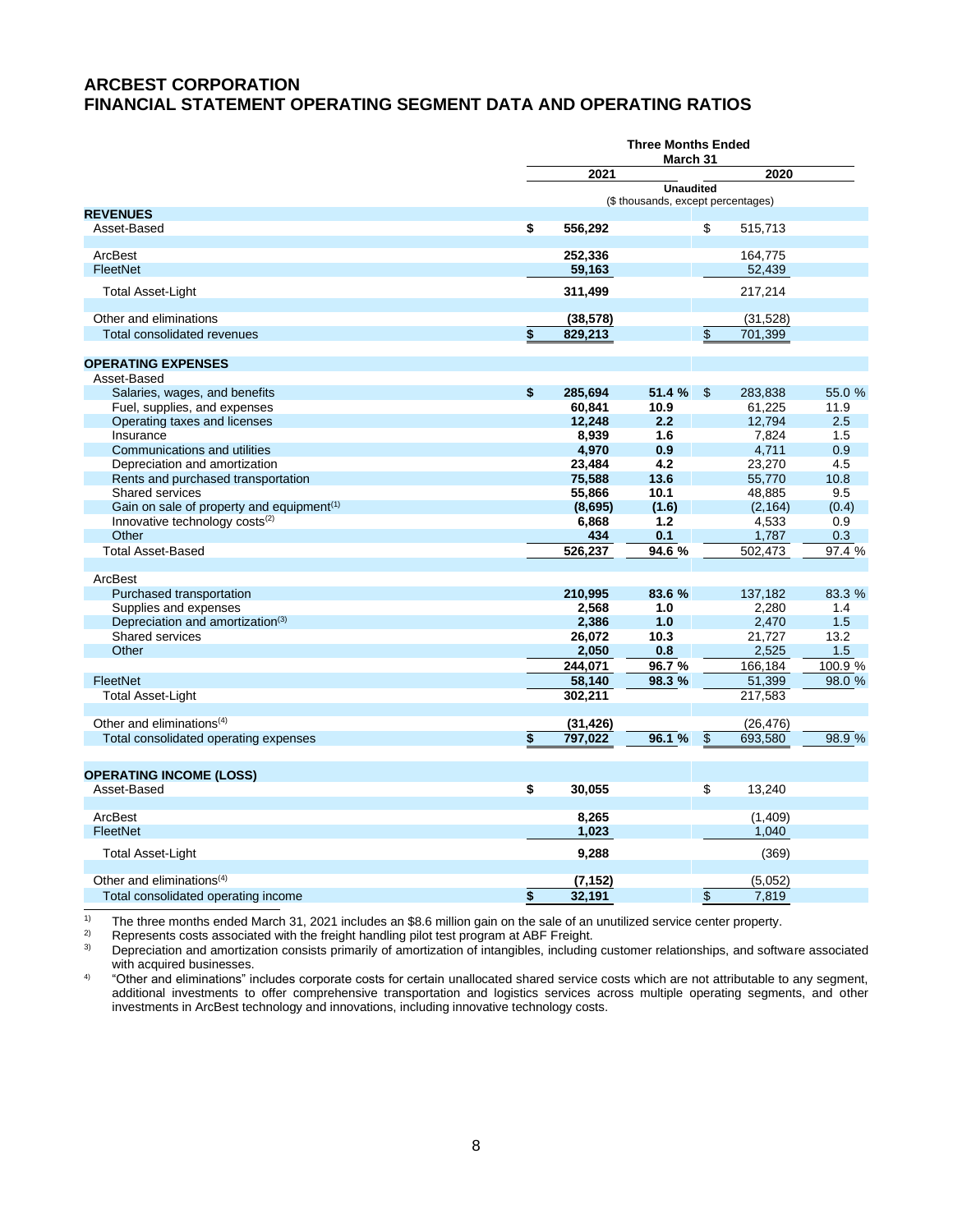## **ARCBEST CORPORATION RECONCILIATIONS OF GAAP TO NON-GAAP FINANCIAL MEASURES**

#### **Non-GAAP Financial Measures**

We report our financial results in accordance with generally accepted accounting principles ("GAAP"). However, management believes that certain non-GAAP performance measures and ratios utilized for internal analysis provide analysts, investors, and others the same information that we use internally for purposes of assessing our core operating performance and provides meaningful comparisons between current and prior period results, as well as important information regarding performance trends. The use of certain non-GAAP measures improves comparability in analyzing our performance because it removes the impact of items from operating results that, in management's opinion, do not reflect our core operating performance. Other companies may calculate non-GAAP measures differently; therefore, our calculation may not be comparable to similarly titled measures of other companies. Certain information discussed in the scheduled conference call could be considered non-GAAP measures. Non-GAAP financial measures should be viewed in addition to, and not as an alternative for, our reported results. These financial measures should not be construed as better measurements than operating income, operating cash flow, net income or earnings per share, as determined under GAAP.

|                                                                                          | <b>Three Months Ended</b><br>March 31 |             |                |                                       |
|------------------------------------------------------------------------------------------|---------------------------------------|-------------|----------------|---------------------------------------|
|                                                                                          |                                       | 2021        |                | 2020                                  |
| <b>ArcBest Corporation - Consolidated</b>                                                |                                       | (Unaudited) |                | (\$ thousands, except per share data) |
| <b>Operating Income</b>                                                                  |                                       |             |                |                                       |
| <b>Amounts on GAAP basis</b>                                                             | \$                                    | 32,191      | \$.            | 7,819                                 |
| Innovative technology costs, $pre\text{-}tax^{(1)}$                                      |                                       | 6,910       |                | 4,600                                 |
| Non-GAAP amounts                                                                         | \$                                    | 39,101      | \$             | 12,419                                |
| <b>Net Income</b>                                                                        |                                       |             |                |                                       |
| <b>Amounts on GAAP basis</b>                                                             | \$                                    | 23,361      | \$             | 1,902                                 |
| Innovative technology costs, after-tax (includes related financing costs) <sup>(1)</sup> |                                       | 5,261       |                | 3,570                                 |
| Nonunion pension expense, including settlement expense, after-tax <sup>(2)</sup>         |                                       |             |                | 66                                    |
| Life insurance proceeds and changes in cash surrender value                              |                                       | (1,266)     |                | 3,805                                 |
| Tax expense (benefit) from vested RSUs <sup>(3)</sup>                                    |                                       | (135)       |                | 20                                    |
| Non-GAAP amounts                                                                         | \$                                    | 27,221      | $\mathfrak{L}$ | 9,363                                 |
| <b>Diluted Earnings Per Share</b>                                                        |                                       |             |                |                                       |
| <b>Amounts on GAAP basis</b>                                                             | \$                                    | 0.87        | \$             | 0.07                                  |
| Innovative technology costs, after-tax (includes related financing costs) $(1)$          |                                       | 0.20        |                | 0.14                                  |
| Nonunion pension expense, including settlement expense, after-tax <sup>(2)</sup>         |                                       |             |                |                                       |
| Life insurance proceeds and changes in cash surrender value                              |                                       | (0.05)      |                | 0.14                                  |
| Tax expense (benefit) from vested RSUs <sup>(3)</sup>                                    |                                       | (0.01)      |                |                                       |
| Non-GAAP amounts <sup>(4)</sup>                                                          | \$                                    | 1.01        | \$             | 0.36                                  |

<sup>&</sup>lt;sup>1)</sup> Represents costs associated with the freight handling pilot test program at ABF Freight.<br><sup>2)</sup> Enr the three months anded March 31, 2020, represents pension settlement expense rel

<sup>2)</sup> For the three months ended March 31, 2020, represents pension settlement expense related to the Company's supplemental benefit plan. The Company recognized the tax impact for the vesting of share-based compensation resulting in excess tax expense (benefit) during the three months ended March 31, 2021 and 2020.

<sup>4)</sup> Non-GAAP EPS is calculated in total and may not foot due to rounding.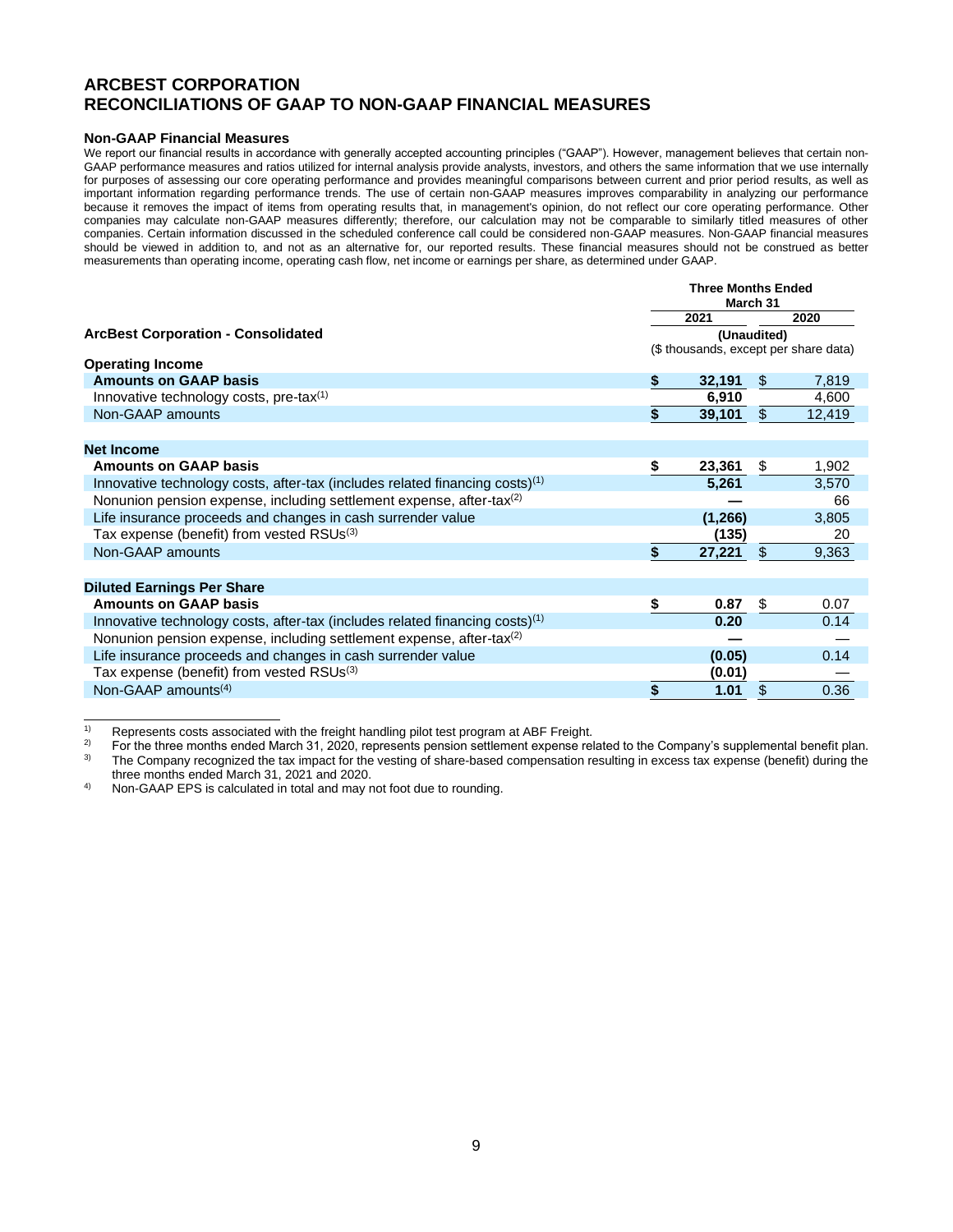# **ARCBEST CORPORATION RECONCILIATIONS OF GAAP TO NON-GAAP FINANCIAL MEASURES – Continued**

|                                                           | <b>Three Months Ended</b><br>March 31 |          |                                    |             |         |        |  |  |  |
|-----------------------------------------------------------|---------------------------------------|----------|------------------------------------|-------------|---------|--------|--|--|--|
|                                                           |                                       | 2021     |                                    |             | 2020    |        |  |  |  |
| <b>Segment Operating Income Reconciliations</b>           |                                       |          | (\$ thousands, except percentages) | (Unaudited) |         |        |  |  |  |
| <b>Asset-Based Segment</b>                                |                                       |          |                                    |             |         |        |  |  |  |
| Operating Income (\$) and Operating Ratio (% of revenues) |                                       |          |                                    |             |         |        |  |  |  |
| <b>Amounts on GAAP basis</b>                              | \$                                    | 30,055   | 94.6 %                             | \$          | 13,240  | 97.4%  |  |  |  |
| Innovative technology costs, pre-tax $(1)$                |                                       | 6,868    | (1.2)                              |             | 4,533   | (0.9)  |  |  |  |
| Non-GAAP amounts                                          |                                       | 36,923   | 93.4%                              | S           | 17,773  | 96.5 % |  |  |  |
| <b>Other and Eliminations</b>                             |                                       |          |                                    |             |         |        |  |  |  |
| <b>Operating Loss (\$)</b>                                |                                       |          |                                    |             |         |        |  |  |  |
| <b>Amounts on GAAP basis</b>                              | \$                                    | (7, 152) |                                    | \$          | (5,052) |        |  |  |  |
| Innovative technology costs, pre-tax $(1)$                |                                       | 42       |                                    |             | 67      |        |  |  |  |
| Non-GAAP amounts                                          | \$                                    | (7, 110) |                                    | \$          | (4,985) |        |  |  |  |

<sup>1)</sup> Represents costs associated with the freight handling pilot test program at ABF Freight.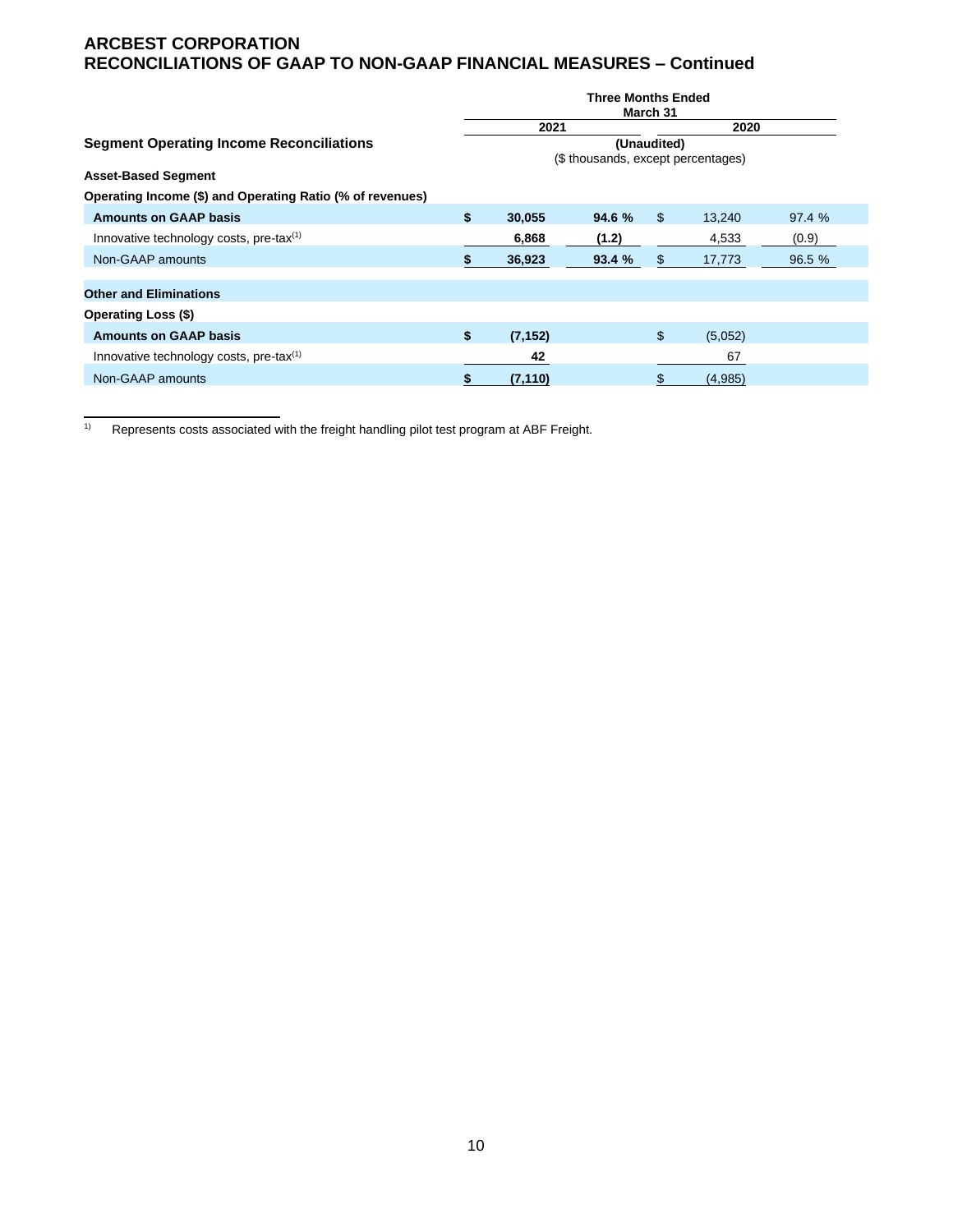#### **Effective Tax Rate Reconciliation ArcBest Corporation - Consolidated**

| (Unaudited)                                                    |                     |                            |                                         |                                   |                      |                         |
|----------------------------------------------------------------|---------------------|----------------------------|-----------------------------------------|-----------------------------------|----------------------|-------------------------|
| (\$ thousands, except percentages)                             |                     |                            | Three Months Ended March 31, 2021       |                                   |                      |                         |
|                                                                | Operating<br>Income | Other<br>Income<br>(Costs) | Income<br><b>Before Income</b><br>Taxes | Income<br>Tax<br><b>Provision</b> | Net<br><b>Income</b> | Tax Rate <sup>(4)</sup> |
| <b>Amounts on GAAP basis</b>                                   | 32,191              | (844)                      | 31.347                                  | 7.986                             | 23.361               | 25.5 %                  |
| Innovative technology costs $(1)$                              | 6.910               | 174                        | 7,084                                   | 1,823                             | 5.261                | 25.7                    |
| Life insurance proceeds and changes in cash surrender<br>value |                     | (1, 266)                   | (1,266)                                 |                                   | (1,266)              |                         |
| Tax benefit from vested RSUs <sup>(2)</sup>                    |                     |                            |                                         | 135                               | (135)                |                         |
| Non-GAAP amounts                                               | 39.101              | (1,936)                    | 37.165                                  | 9.944                             | 27.221               | 26.8%                   |

|                                                               | Three Months Ended March 31, 2020 |                     |  |                            |  |                                         |  |                                |                             |                         |
|---------------------------------------------------------------|-----------------------------------|---------------------|--|----------------------------|--|-----------------------------------------|--|--------------------------------|-----------------------------|-------------------------|
|                                                               |                                   | Operating<br>Income |  | Other<br>Income<br>(Costs) |  | Income<br><b>Before Income</b><br>Taxes |  | Income<br><b>Tax Provision</b> | <b>Net</b><br><b>Income</b> | Tax Rate <sup>(4)</sup> |
| <b>Amounts on GAAP basis</b>                                  |                                   | 7,819               |  | (5, 434)                   |  | 2,385                                   |  | 483                            | 1.902                       | 20.3 %                  |
| Innovative technology costs $(1)$                             |                                   | 4.600               |  | 207                        |  | 4.807                                   |  | 1.237                          | 3.570                       | 25.7                    |
| Nonunion pension expense, including settlement <sup>(3)</sup> |                                   |                     |  | 89                         |  | 89                                      |  | 23                             | 66                          | 25.7                    |
| Life insurance proceeds and changes in cash surrender         |                                   |                     |  |                            |  |                                         |  |                                |                             |                         |
| value                                                         |                                   |                     |  | 3.805                      |  | 3.805                                   |  |                                | 3.805                       |                         |
| Tax expense from vested RSUs <sup>(2)</sup>                   |                                   |                     |  |                            |  |                                         |  | (20)                           | 20                          |                         |
| Non-GAAP amounts                                              |                                   | 12,419              |  | 1,333                      |  | 11,086                                  |  | .723                           | 9,363                       | 15.5 %                  |

<sup>1)</sup> Represents costs associated with the freight handling pilot test program at ABF Freight.<br><sup>2)</sup> The Company recognized the tax impact for the vesting of share-based compensation re

2) The Company recognized the tax impact for the vesting of share-based compensation resulting in excess tax expense (benefit) during the three months ended March 31, 2021 and 2020.

<sup>3)</sup> For the three months ended March 31, 2020, represents pension settlement expense related to the Company's supplemental benefit plan.

Tax rate for total "Amounts on GAAP basis" represents the effective tax rate. The tax effects of non-GAAP adjustments are calculated based on the statutory rate applicable to each item based on tax jurisdiction, unless the nature of the item requires the tax effect to be estimated by applying a specific tax treatment.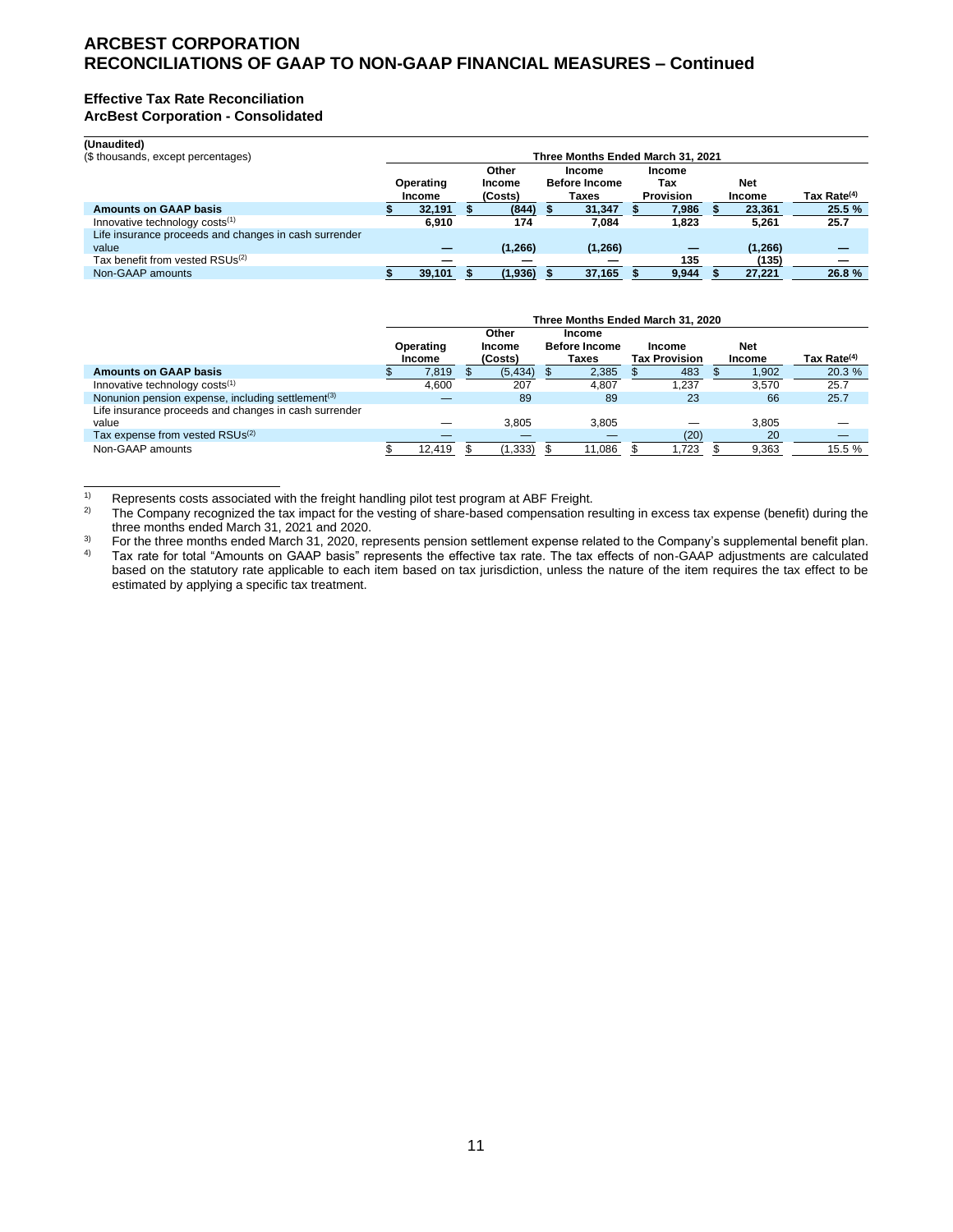## **ARCBEST CORPORATION RECONCILIATIONS OF GAAP TO NON-GAAP FINANCIAL MEASURES – Continued**

### **Adjusted Earnings Before Interest, Taxes, Depreciation, and Amortization (Adjusted EBITDA)**

Management uses Adjusted EBITDA as a key measure of performance and for business planning. The measure is particularly meaningful for analysis of operating performance because it excludes amortization of acquired intangibles and software of the Asset-Light businesses, which are significant expenses resulting from strategic decisions rather than core daily operations. Additionally, Adjusted EBITDA is a primary component of the financial covenants contained in our credit agreement. The calculation of Asset-Light Adjusted EBITDA as presented below begins with operating income (loss), as other income (costs), income taxes, and net income are reported at the consolidated level and not included in the operating segment financial information evaluated by management to make operating decisions.

|                                                                                                    | <b>Three Months Ended</b> | March 31 |        |
|----------------------------------------------------------------------------------------------------|---------------------------|----------|--------|
|                                                                                                    | 2021                      |          | 2020   |
|                                                                                                    | (Unaudited)               |          |        |
| <b>ArcBest Corporation - Consolidated Adjusted EBITDA</b>                                          | (\$ thousands)            |          |        |
| <b>Net Income</b>                                                                                  | 23,361                    | \$       | 1,902  |
| Interest and other related financing costs                                                         | 2.428                     |          | 2,947  |
| Income tax provision                                                                               | 7.986                     |          | 483    |
| Depreciation and amortization                                                                      | 30.354                    |          | 29,013 |
| Amortization of share-based compensation                                                           | 2.354                     |          | 2,181  |
| Amortization of net actuarial gains of benefit plans and pension settlement expense <sup>(1)</sup> | (135)                     |          | (56)   |
| <b>Consolidated Adjusted EBITDA</b>                                                                | 66,348                    |          | 36,470 |

<sup>1)</sup> The three months ended March 31, 2020 includes pre-tax pension settlement expense of \$0.1 million related to the Company's supplemental benefit plan.

|                                              |              | <b>Three Months Ended</b><br>March 31 |         |
|----------------------------------------------|--------------|---------------------------------------|---------|
|                                              | 2021         |                                       | 2020    |
| <b>Asset-Light Adjusted EBITDA</b>           |              | (Unaudited)<br>(\$ thousands)         |         |
| <b>ArcBest</b>                               |              |                                       |         |
| <b>Operating Income (Loss)</b>               | \$           | $8,265$ \$                            | (1,409) |
| Depreciation and amortization <sup>(2)</sup> | 2,386        |                                       | 2,470   |
| <b>Adjusted EBITDA</b>                       | 10,651<br>\$ | \$                                    | 1,061   |
| <b>FleetNet</b>                              |              |                                       |         |
| <b>Operating Income</b>                      | \$           | $1,023$ \$                            | 1,040   |
| Depreciation and amortization <sup>(2)</sup> |              | 415                                   | 391     |
| <b>Adjusted EBITDA</b>                       | \$<br>1,438  | \$                                    | 1,431   |
|                                              |              |                                       |         |
| <b>Total Asset-Light</b>                     |              |                                       |         |
| <b>Operating Income (Loss)</b>               | \$<br>9,288  | - \$                                  | (369)   |
| Depreciation and amortization <sup>(2)</sup> | 2,801        |                                       | 2,861   |
| <b>Adjusted EBITDA</b>                       | 12,089<br>\$ | \$                                    | 2,492   |

<sup>2)</sup> Depreciation and amortization consists primarily of amortization of intangibles and software associated with acquired businesses.